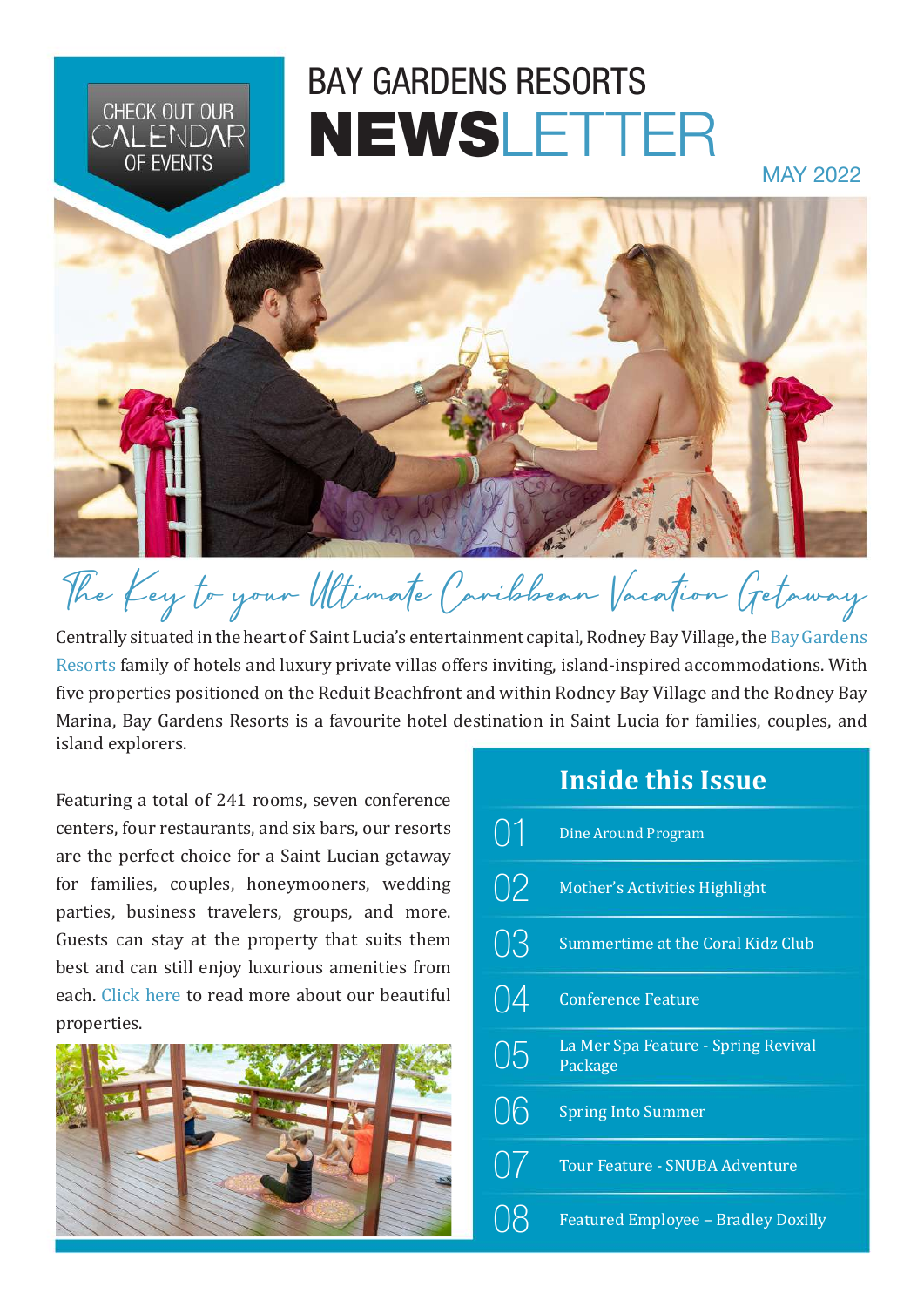# <span id="page-1-0"></span>Dine Around Program



Our Dine Around program allows you to enjoy dinner at one of many award-winning restaurants in the Rodney Bay area with a minimum of 7 nights on a Breakfast & Dinner (MAP) or All-Inclusive board basis. You would be able to dine out for up to two (2) nights during your stay, transportation included. Select menus would are provided at these restaurants, any items outside of those menus or above the set limit would incur a supplementary cost. The participating restaurants are as follows:

- Jacques Waterfront Dining French Cuisine
- Memories of Hong Kong Cantonese Cuisine
- Rituals Sushi Sushi Restaurant Japanese
- Spice of India Indian Cuisine
- AMICII Restaurant & Pizzeria Italian
- Frydays Restaurant & Bar Caribbean
- La Mesa Restaurant, Bar & Grill Latin, Spanish
- Razmataz Tandoori Restaurant Indian
- Buzz Seafood & Grill Seafood & Grill

## Mother's Day Activities Highlight

Bay Gardens Resorts celebrated mothers once again with three amazing events held on Sunday May 8th, 2022. After a two-year hiatus, our teams were delighted to welcome local and international patrons for the grand celebration. All events featured a welcome cocktail, delicious buffet lunch, live entertainment, and a special gift for mom.

To view some of the highlights, [click here](https://www.tiktok.com/@baygardensresorts/video/7095860184735583494?_t=8Sc7kjOZxHq&_r=1)

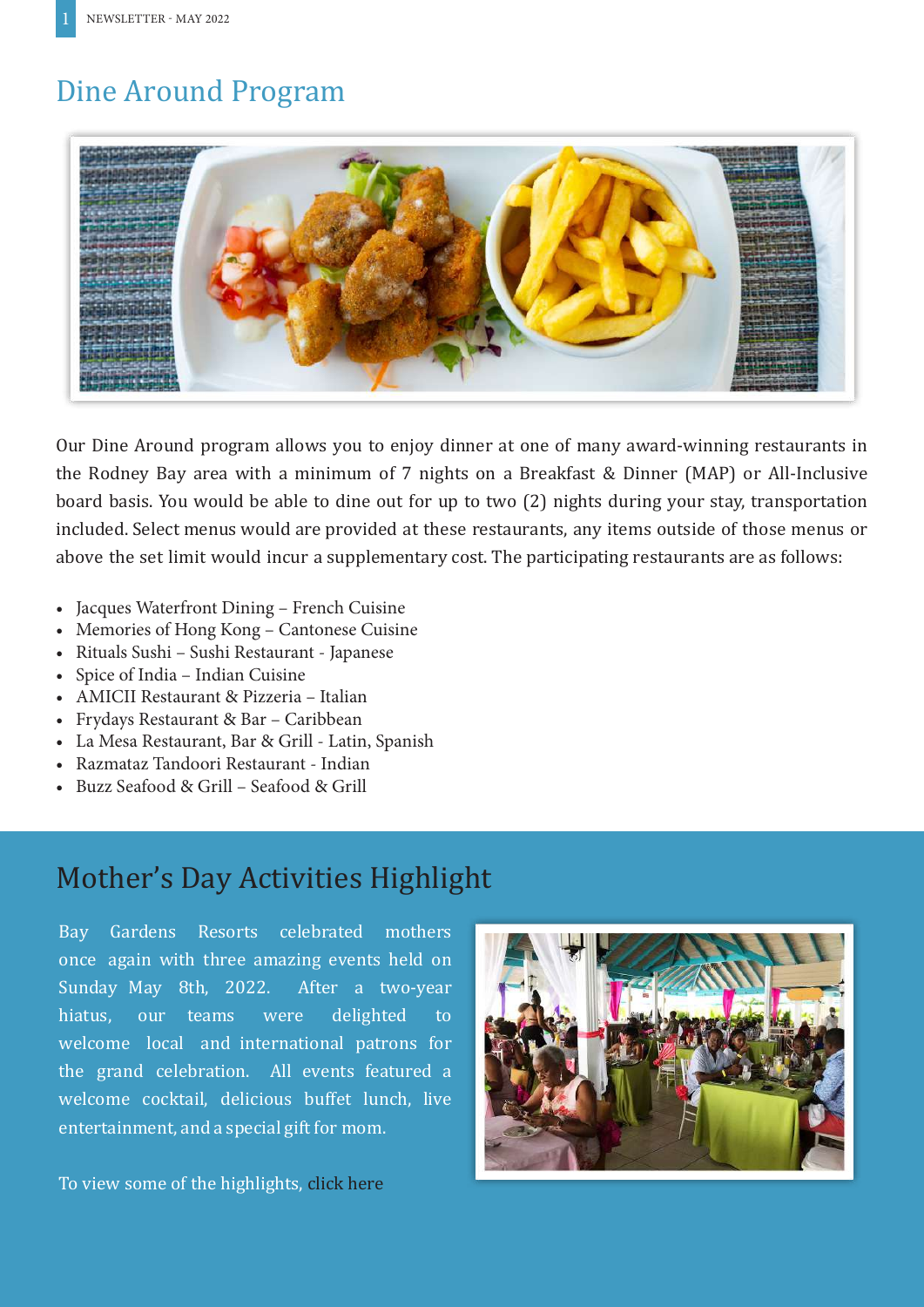# <span id="page-2-0"></span>Summertime at the Coral Kidz Club



Summertime is almost here, and Coral Kidz Club located at Bay Gardens Beach Resort & Spa has all the summer fun activities for toddlers to preteens (ages 4-12). Offering age-appropriate activities from arts and crafts, nature walks, board games, sand sports and theatre to name a few.

Open to guests of each Bay Gardens Resorts property, parents can enjoy some much-needed

quality time while the children enjoy supervised tailor-made fun just for them. Rest assured that your kids will be safe and have a memorable time at the Coral Kidz Club during your stay this summer. The Coral Kidz Club is open from Tuesday to Saturday 10:00am - 4:00pm.

### Conference Feature

The Bay Gardens Resort chain has become synonymous with hosting events and conferences year-round. Boasting seven (7) conference facilities collectively, and over 25 years of experience, the brand has built a solid reputation as the preferred choice for local, regional, and international corporate clients.

Relax while our team of expert event planners customize your event with delicious Caribbean



cuisine, state-of-the-art multi-function facilities and design to execute your vision from start to finish. All conference bookings come equipped with an LCD projector, Projector screen and trolley, complimentary wireless internet, Podium with Microphone, Flip Chart pad and Markers, roving microphone and 110v/220v outlets.

From large conferences, intimate business meetings or anything in between our team will deliver on the promise that your vision is our precision at Bay Gardens Resorts. [Click here](https://www.baygardensresorts.com/meetings-events) to start planning today! Your business is our pleasure.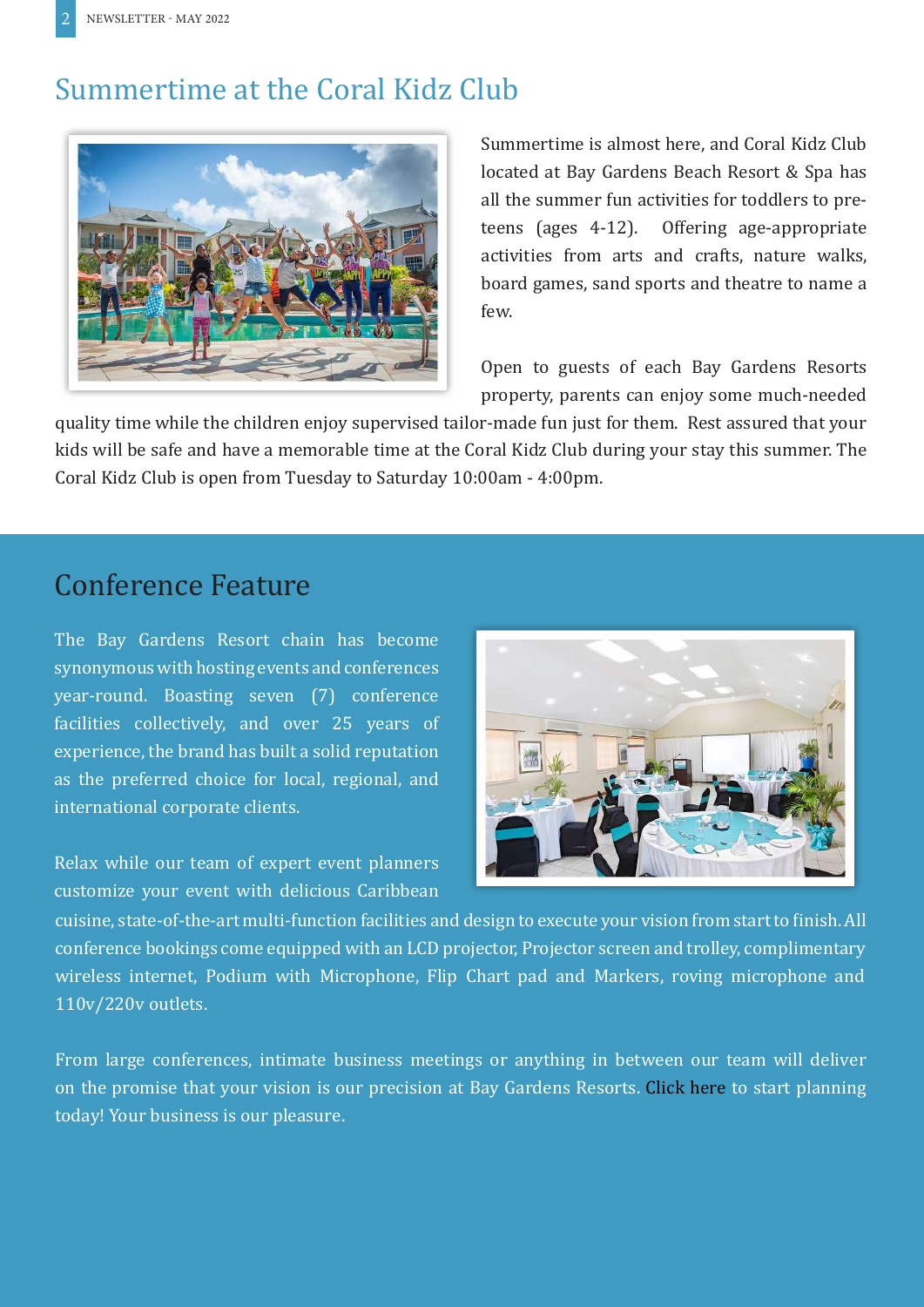# <span id="page-3-0"></span>La Mer Spa Feature - Spring Revival Package



Enjoy an unforgettable therapeutic experience with this revitalizing package at La Mer Spa. It all begins with a relaxing Deluxe Tranquility Massage incorporated with La Mer Spa signature techniques to relax the mind, body, and soul. This is followed by a hydrating Ocean Blue Facial to rejuvenate a youthful skin.

The aromatherapy oxygen steam used in this facial will lift and diminish excess dirt and oils beneath the skin paired with lightweight

products to leave a gorgeous finish. A Caribbean Coffee Spice body scrub is used to buff away dead skin cells, leaving your skin rejuvenated with this smooth, subtle finish. Join us on this 2 hour and 20 minutes Spring Revival experience for only USD176/ XCD475.20. To secure your desired appointment, we recommend that you pre-book treatments via email at: lamerspa@baygardensresorts.com, call: 758.457.8553 or [click here](https://www.baygardensresorts.com/beach-resort/spaandwellness/la-mer-spa).

# **La Mer Spa Spring Specials**

### **Winter Escape Package**

A choice of two treatments with the options of a Back Massage, La Mer Facial or Signature Body Scrub *US\$66 [EC\$178.20]*

### **Holiday Magic Package**

Includes a Classic Pedicure w/ a foot massage combo and a classic manicure *US\$66 [EC\$178.20] or an extra \$11US for Paraffin Pedicure Upgrade*

### **Winter Wellness Package**

Includes a Deep Cleansing Anti-Aging Facial & Foot Massage Combo *US\$88 [EC\$237.60]*

### **Winter Retreat Package**

Includes a Deluxe Tranquility Massage with a choice of a La Mer Facial or Signature Body Scrub *US\$99 [EC\$267.30]*

### **Lucian Holiday Experience**

Includes a Deluxe Tranquility Massage with a La Mer Facial & Signature Body Scrub *US\$121 [EC\$326.70]*

> Prices are per person and are inclusive of a 10% Service charge. Promotional Offer is subject to change.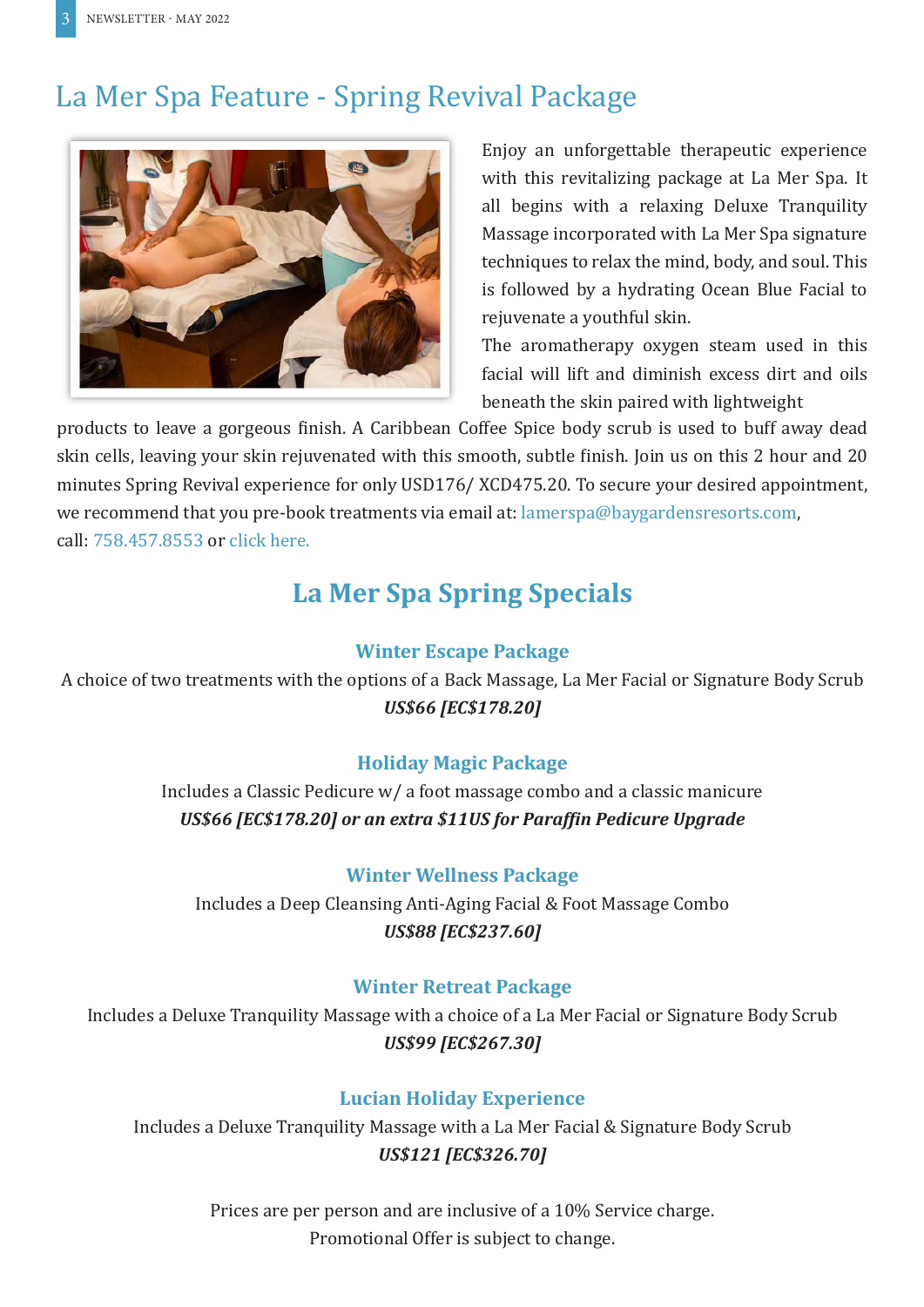# <span id="page-4-0"></span>Spring Into Summer

Bay Gardens Resorts is offering guests major savings at the Bay Gardens Beach Resort & Spa, Bay Gardens Hotel, Bay Gardens Inn, and Bay Gardens Marina Haven. LIMITED TIME OFFER!

The Offer Includes:

- Complimentary breakfast daily
- Welcome cocktail on arrival
- Two Kids Stay and Eat FREE\*
- Complimentary Wi-Fi
- Bottled water in room on arrival
- Complimentary shuttle between the Bay Gardens properties ONLY
- Complimentary non-motorized water sports activities
- Complimentary unlimited passes to Splash Island Water Park

### **Terms and conditions:**

• This promotion is valid for NEW BOOKINGS ONLY made by August 31, 2021 for travel April 01 to August 31, 2022.

- No minimum night stay required to qualify. Inclusive of free breakfast daily, unlimited FREE nonmotorized water sports, FREE Wi-Fi and FREE waterpark passes.
- Book 5-nights or more on an all-inclusive plan and get FREE Rapid Antigen Test for two persons per room for return flight. Additional charges of US\$40 per person per Rapid Antigen (Lateral Flow) Test and US\$120 per person per PCR Tests apply.
- Two kids (4 to 12 years) stay and eat free when ordering off of the kids menu (on the SAME BOARD BASIS when SHARING THE ACCOMMODATION with 2 adults). If adults would like the children to order off the regular menu (including theme nights), they MUST PURCHASE the SAME MEAL PLAN which is available at 1/2 price of the adults cost for kids up to 12 years. \*\*Supplement charges apply for two free kids on Dine Around Program and is payable to dine around partner restaurants DIRECTLY.
- Offer is NOT combinable with any other promotions, subject to availability throughout promotional period and may be changed or withdrawn at any time.
- All featured prices are in US Dollars.
- Offer applicable on all meal plans in all room categories at the Bay Gardens Hotel, Inn, and Marina Haven.
- Reservations are recommended.
- Blackout dates and certain conditions apply.

For more info and to make a booking [click here](https://www.baygardensresorts.com/specials/Spring-into-summer)

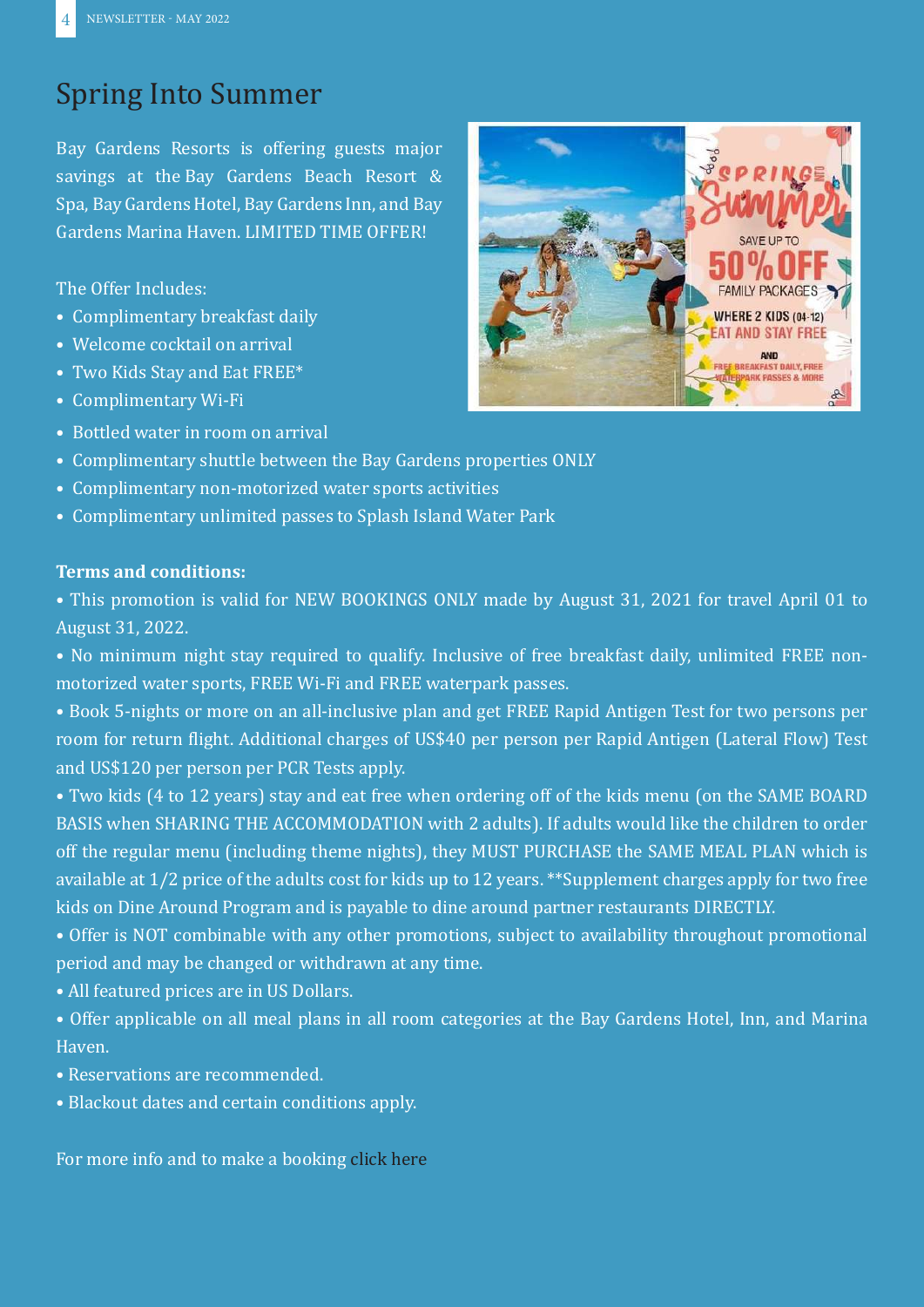## <span id="page-5-0"></span>Tour Feature - SNUBA Adventure



 Join us on an exciting SNUBA Adventure program right here on the beautiful island of St. Lucia. SNUBA has gained popularity worldwide with over five million tours being conducted since the commencement of the program in 1988. This ideal underwater experience offers the best way to go beyond snorkeling without the responsibility or commitment of a deep dive.

Under the supervision of our warm, friendly, and certified SNUBA Guides, you can intimately

explore exotic marine life from a fully guided and safe perspective. It requires no time-consuming training, dive experience or bulky equipment, leaving you with absolute freedom and comfort to breathe easily under water and enjoy the tranquility and beauty of our Marine Life.

Tour Days: Mondays, Wednesdays, and Fridays | Tour Times: 9:00 am, 11:00 am, 2:00 pm Visit us at [www.coxcoltd.com](https://coxcoltd.com/tours/tours-list/snuba-adventure/) to secure your reservation today!

# Featured Employee – Bradley Doxilly

Our featured employee for the month of May is Mr. Bradley Doxilly. Bradley has been a member of the Bay Gardens family for over 4 years and is currently a General Maintenance Technician at Bay Gardens Marina Haven.

He enjoys resolving guests and team members maintenance situations as well as interacting with them daily. His most memorable moment at Bay Gardens was attending the recently held quarterly



awards. Although, he did not win the award, he was grateful for the nomination and the opportunity to meet and mingle with fellow team members from the various properties in a relaxed setting.

When off duty he enjoys playing football, going out to eat and watching educational videos which assist with perfecting his skills. With his passion to exceed guests' expectations and friendly personality we look forward to more great things from Mr. Doxilly.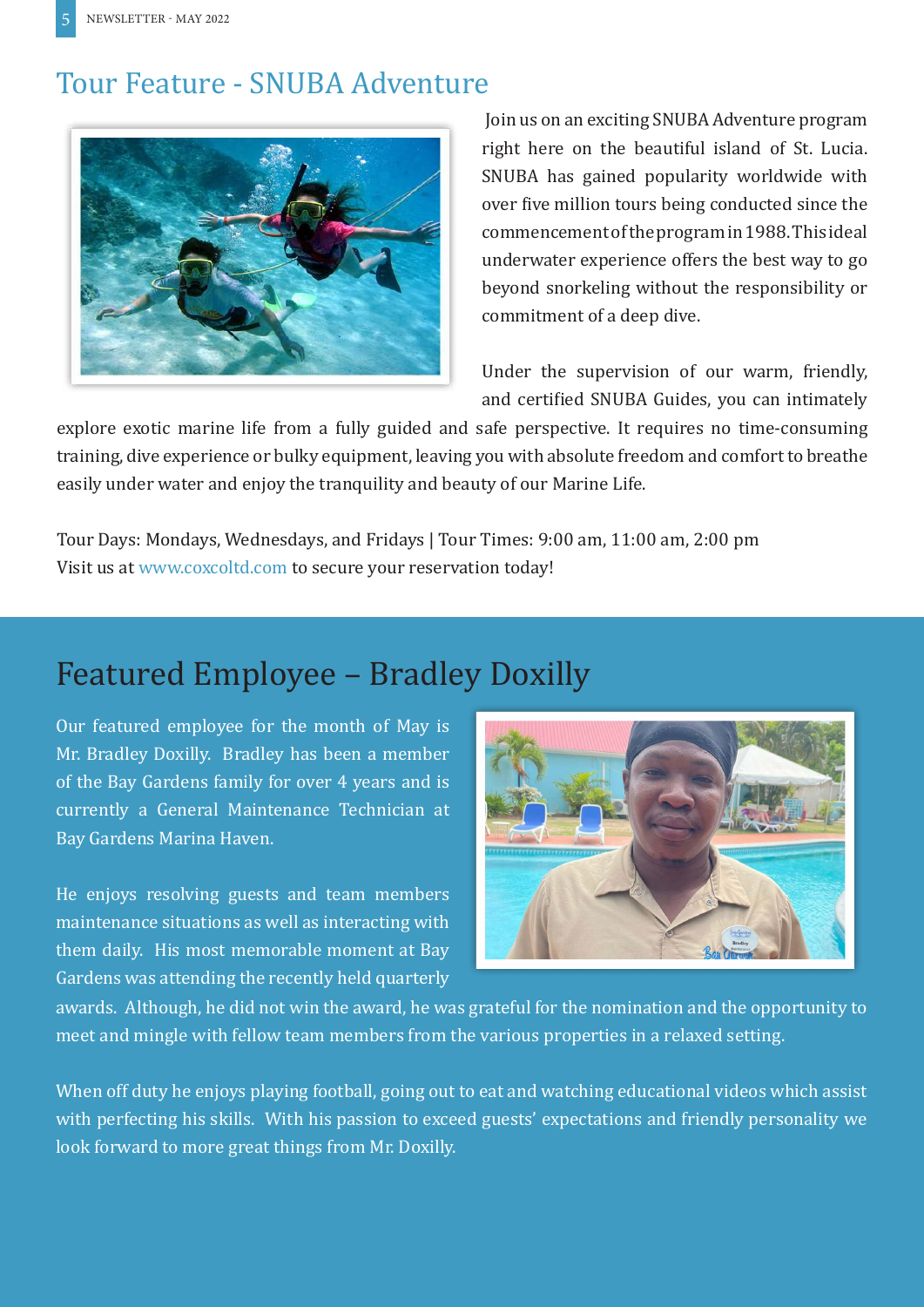# Our Guest Experience



Have you seen what our guests are saying about us on TripAdvisor?

### **BAY GARDENS BEACH RESORT & SPA**

### **I LOVE IT HERE!! THE BEST VACATION EVER.** Reviewd by: Paulam093

Absolutely beautiful. The beachfront rooms are amazing. Going to sleep with the sound of the waves I love!! The decor classy chic. The beds are

very comfortable. The staff are super polite and helpful. We feel very safe. The covid protocols are in place. The location is perfect. There are lots of restaurants nearby and a grocery store. The beach is beautiful here.

### **BAY GARDENS HOTEL**

### **WONDERFUL ACCOMMODATIONS AND STAFF**

### Reviewed by: Jamaican88

We just returned from beautiful St. Lucia. Our stay at the Bay Gardens Hotel was everything we had hoped for. The Croton Suite kitchen had everything we needed to cook breakfast (we did not do the allinclusive plan) and the living room and bedroom were quite comfortable. Air conditioning worked well. The housekeeping staff cleaned daily and did a great job. The property has 3 pools and one of the pools (with a waterfall) was a 20 step walk from our small patio. Cheryl, Austin, and all the front desk staff were incredibly helpful to help us with dinner reservations, scheduling our departure Covid tests and anything else we needed. The shuttle to the Beach Resort (5 minutes away) was frequent and drivers were friendly and helpful. The Bay Gardens Beach Resort did an informative orientation for new guests. The beach was beautiful and non-motorized and motorized sports were available. We tried Big Mabel the boat pulled couch and had a blast. I would certainly recommend this hotel and will be back!

### **BAY GARDENS INN**

#### **12 NIGHTS STAY, LOVELY**

### Reviewed by: jcampbell2022

Would like to say that the staff at Bay Gardens Inn were all lovely throughout the duration of our trip. Many a joke was shared. They were always available and helpful; everything was booked seamlessly (excursions). There's a very good variation of tasty food for all 3 meals a day at the hotel restaurant and a lot of restaurants within 5-10 minutes' walk. The rooms are perfectly fine, Air Conditioned, ours had a huuuuge bed, and cleaned daily if you wish. Thanks for having us!